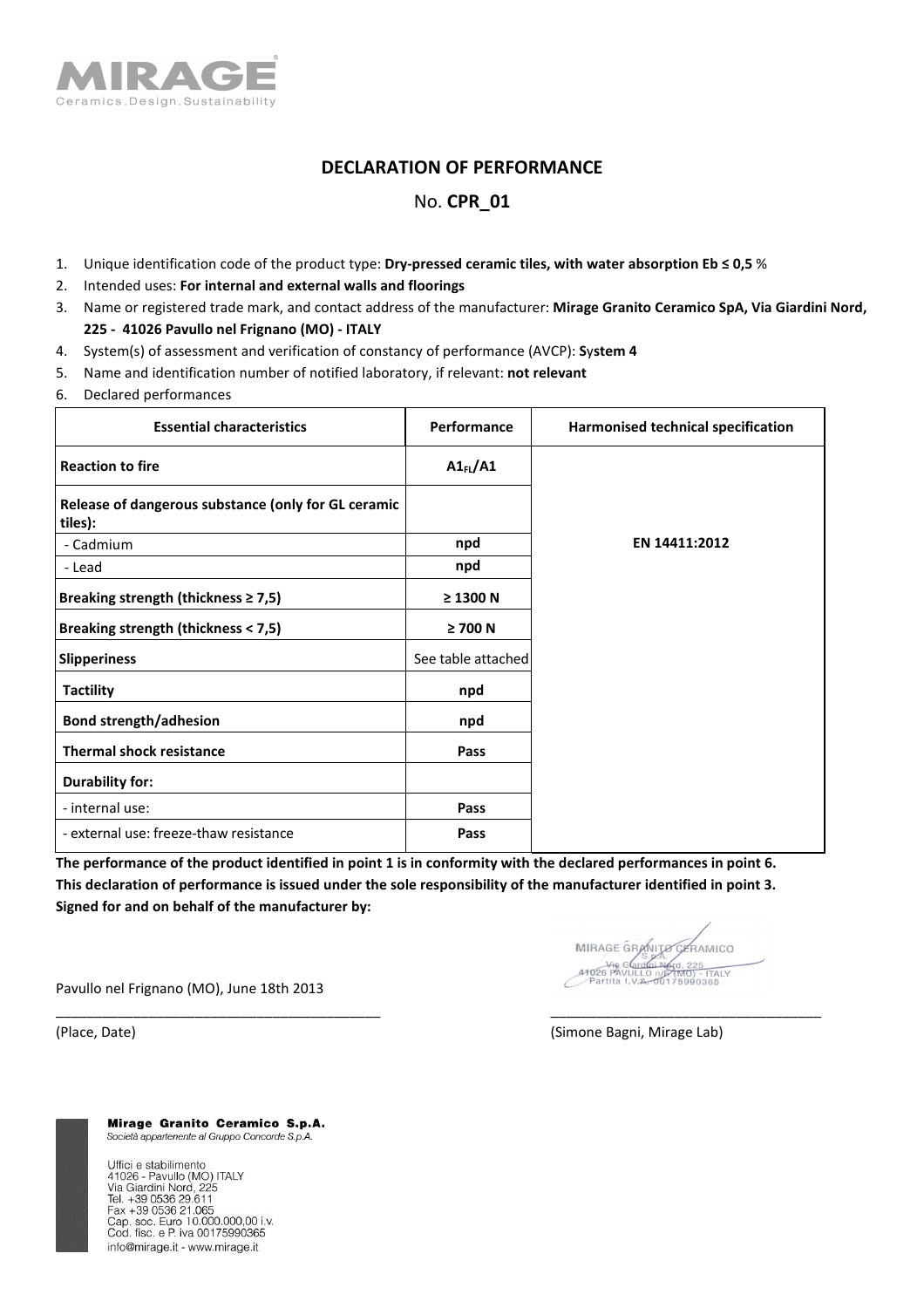

## **TABLE SLIPPERINESS - REL. JUNE 18TH, 2013**

| <b>Collection</b>      | <b>Surface</b> | <b>DIN 51130</b> | <b>BCRA D.M.</b><br>236/1989 | <b>Documento</b><br><b>Basico SU 3/2006</b> |
|------------------------|----------------|------------------|------------------------------|---------------------------------------------|
|                        | <b>SP</b>      | R <sub>9</sub>   | > 0,40                       | RD > 15                                     |
| <b>ALLWAYS</b>         | PL             | R <sub>10</sub>  | > 0,40                       | RD > 15                                     |
|                        | PL sp 20mm     | R11              | > 0,40                       | RD > 35                                     |
| <b>ARDESIE</b>         | <b>NAT</b>     | R <sub>10</sub>  | > 0,40                       | RD > 35                                     |
|                        | NAT R12        | R12              | > 0,40                       | RD > 45                                     |
| AREA                   | <b>NAT</b>     | R <sub>9</sub>   | > 0,40                       | RD > 15                                     |
|                        | <b>NAT</b>     | R <sub>10</sub>  | > 0,40                       | RD > 15                                     |
|                        | <b>NAT</b>     | npd              | > 0,40                       | npd                                         |
| <b>BLACK&amp;WHITE</b> | LEV            | npd              | npd                          | npd                                         |
|                        | SK             | R <sub>9</sub>   | > 0,40                       | npd                                         |
|                        | <b>NAT</b>     | R <sub>9</sub>   | > 0,40                       | RD > 15                                     |
| <b>CEMENTI 2.0</b>     | LAP            | npd              | > 0,40                       | npd                                         |
| <b>CRAYONS</b>         | <b>NAT</b>     | npd              | npd                          | npd                                         |
|                        | GP             | R <sub>10</sub>  | > 0,40                       | RD > 15                                     |
| <b>DIFFUSION</b>       | <b>NAT</b>     | R <sub>9</sub>   | > 0,40                       | npd                                         |
|                        | <b>NAT</b>     | R <sub>9</sub>   | > 0,40                       | npd                                         |
| <b>ESPRIT</b>          | LEV            | npd              | npd                          | npd                                         |
|                        | <b>ST</b>      | R11              | > 0,40                       | RD > 15                                     |
|                        | ST sp 20mm     | R11              | > 0,40                       | RD > 35                                     |
| <b>EXIT</b>            | <b>NAT</b>     | R11              | > 0,40                       | RD > 35                                     |
| <b>FREESTYLE</b>       | NAT            | R <sub>9</sub>   | > 0,40                       | RD > 15                                     |
|                        | <b>LEV</b>     | npd              | npd                          | npd                                         |
| <b>HERITAGE</b>        | <b>NAT</b>     | R <sub>9</sub>   | > 0,40                       | RD > 15                                     |
|                        | LAP            | npd              | > 0,40                       | npd                                         |
|                        | ST             | R <sub>10</sub>  | > 0,40                       | RD > 35                                     |
| LA CORTE               | <b>NAT</b>     | R <sub>12</sub>  | > 0,40                       | RD > 45                                     |
| LAB 21                 | <b>NAT</b>     | R <sub>10</sub>  | > 0,40                       | RD > 15                                     |
|                        | BC             | R11              | > 0,40                       | RD > 35                                     |
|                        | ST sp 20mm     | R11              | > 0,40                       | RD > 35                                     |
| <b>LIMESTONE</b>       | <b>NAT</b>     | R9               | > 0,40                       | RD > 15                                     |
|                        | LAP            | npd              | npd                          | npd                                         |
|                        | LEV            | npd              | npd                          | npd                                         |
| <b>MARMI</b>           | PREL           | R9 (non MA10)    | > 0,40                       | npd                                         |
|                        | LEV            | npd              | npd                          | npd                                         |

**Mirage Granito Ceramico S.p.A.**<br>Società appartenente al Gruppo Concorde S.p.A.

Uffici e stabilimento<br>41026 - Pavullo (MO) ITALY<br>Via Giardini Nord, 225<br>Tel. +39 0536 29.611<br>Cax +39 0536 21.065<br>Cap. soc. Euro 10.000.000,00 i.v.<br>Cod. fisc. e P. iva 00175990365 info@mirage.it - www.mirage.it